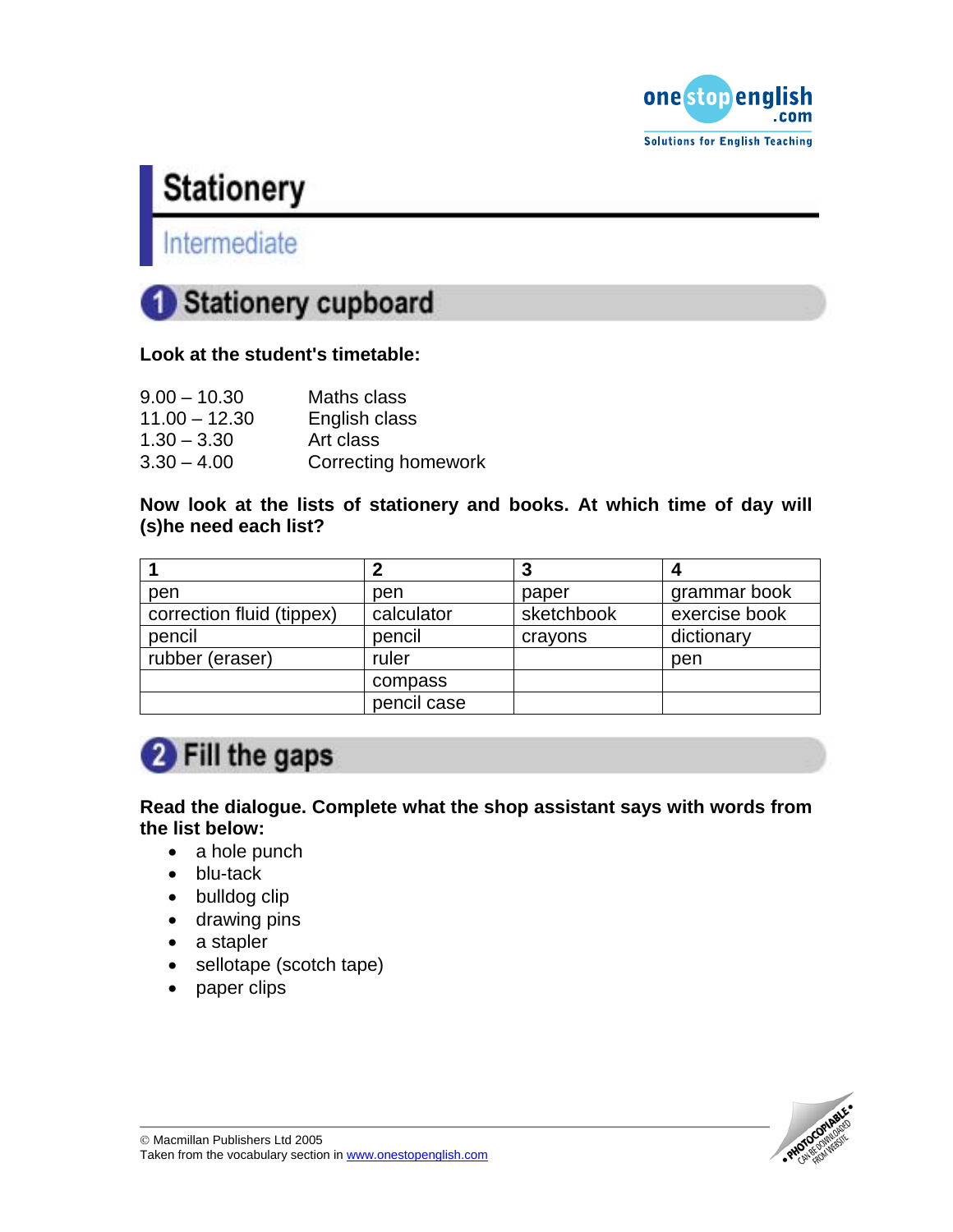

# **Stationery**<br>Intermediate

| <b>Customer:</b>                           | Hello. I'd like to buy some of that stuff $-$ you know, it's blue<br>and soft, and you use it to put posters up on the wall.                                                                                                                                   |
|--------------------------------------------|----------------------------------------------------------------------------------------------------------------------------------------------------------------------------------------------------------------------------------------------------------------|
| <b>Shop assistant:</b><br><b>Customer:</b> | You mean (1) ______________________, sir.<br>Yes, that's it. And could I also have one of those metal<br>machines which join two pieces of paper together. You<br>know, you press on it and a little piece of metal comes out<br>and joins the paper together. |
| <b>Shop assistant:</b>                     |                                                                                                                                                                                                                                                                |
| <b>Customer:</b>                           | Good, good. And a packet of those bendy metal things that<br>are useful for holding pieces of paper together.                                                                                                                                                  |
| <b>Shop assistant:</b>                     |                                                                                                                                                                                                                                                                |
| <b>Customer:</b>                           | That's them. And a big, heavy thing on a metal spring for<br>holding pieces of paper on a clipboard.                                                                                                                                                           |
| <b>Shop assistant:</b>                     | You mean a (4) __________________?                                                                                                                                                                                                                             |
| <b>Customer:</b>                           | And I need one of those things for making holes in paper so I<br>can put it in a ring file.                                                                                                                                                                    |
| <b>Shop assistant:</b>                     | Yes. $(5)$ __________________________.                                                                                                                                                                                                                         |
| <b>Customer:</b>                           | Right. And some of that sticky, transparent stuff for wrapping<br>parcels, and, in case the blue stuff doesn't work, some of<br>those small, sharp metal things for putting posters on walls<br>or advertisements on noticeboards.                             |
| <b>Shop assistant:</b>                     |                                                                                                                                                                                                                                                                |
| <b>Customer:</b>                           | That's it. Good. Well, can you get me all those things,<br>please?                                                                                                                                                                                             |
| <b>Shop assistant:</b>                     | Well, I'm terribly sorry, sir, but I'm afraid I can't. This is a<br>cake shop.                                                                                                                                                                                 |

## Spot the difference

#### **What's the difference between the following words?**

- 1 a rubber and an eraser
- 2 drawing pins and safety pins
- 3 a file and a folder
- 4 a sheet of paper and a piece of paper

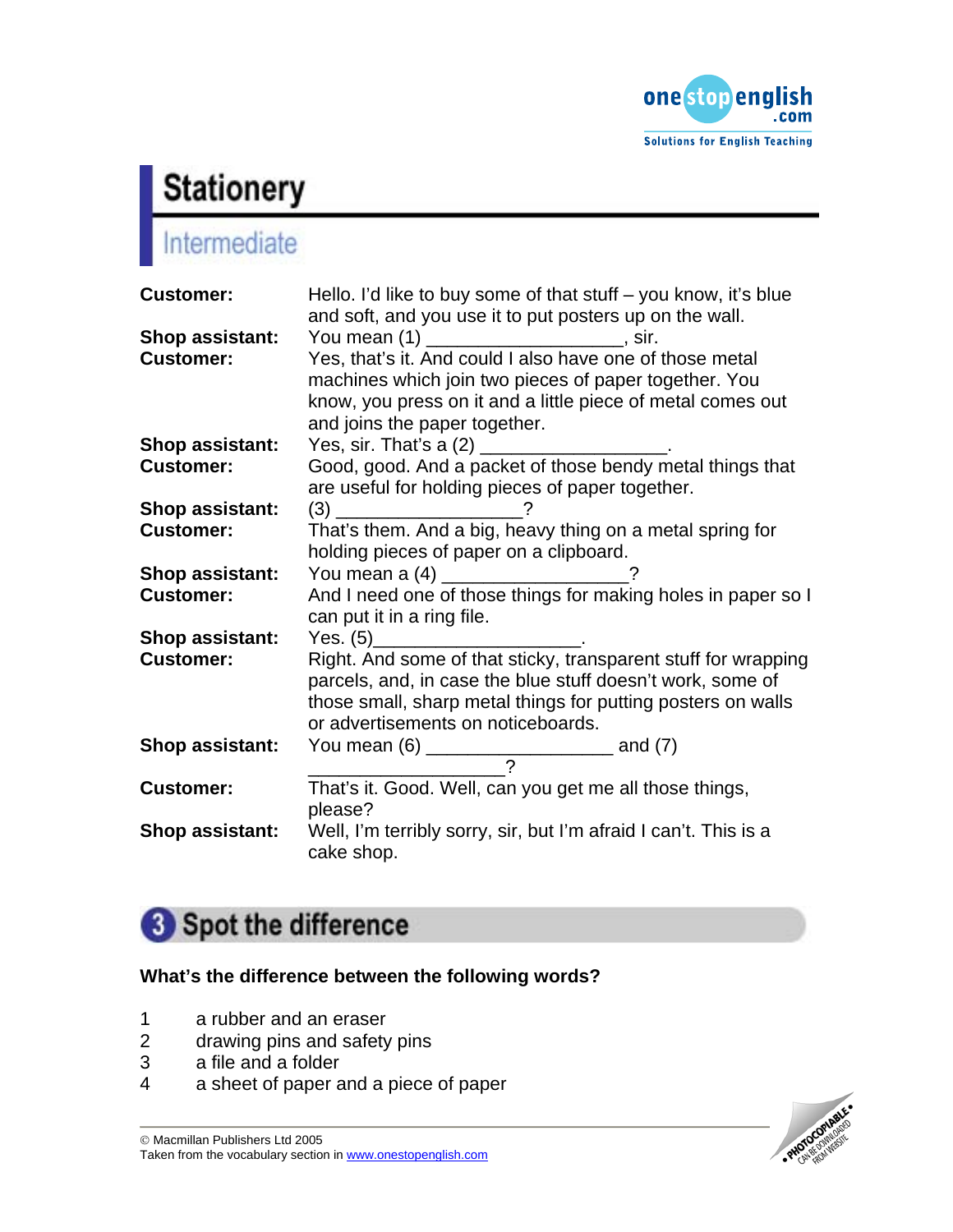

## **Stationery**

## Intermediate

## **4** Fill the gaps

|                | Complete the phrases with the verbs in A and the words in B.              |                                                             |                                                                                  |         |  |
|----------------|---------------------------------------------------------------------------|-------------------------------------------------------------|----------------------------------------------------------------------------------|---------|--|
| A              | staple                                                                    | pin                                                         | punch                                                                            | cut     |  |
|                | rub                                                                       | glue                                                        | fold                                                                             |         |  |
| B              | on.                                                                       | up                                                          | together                                                                         | in half |  |
|                | out                                                                       | in.                                                         | on to                                                                            |         |  |
| $\mathbf 1$    |                                                                           | Could you just __________________ these two sheets of paper |                                                                                  |         |  |
|                |                                                                           | so that I don't lose them?                                  |                                                                                  |         |  |
| $\overline{2}$ |                                                                           |                                                             | Can you ___________________ today's timetable __________________________________ | the     |  |
|                | noticeboard so the students know what's happening?                        |                                                             |                                                                                  |         |  |
| 3              |                                                                           |                                                             | Would you _____________________ holes _________________________ the              |         |  |
|                | handouts before giving them out so we can put them in our files?          |                                                             |                                                                                  |         |  |
| 4              |                                                                           |                                                             |                                                                                  |         |  |
|                | did in pencil. It's useful to see how you reached your answer.            |                                                             |                                                                                  |         |  |
| 5              | Why don't you _________________________the broken arm back                |                                                             |                                                                                  |         |  |
|                | The wooden figure? Nobody will notice.                                    |                                                             |                                                                                  |         |  |
| 6              |                                                                           |                                                             |                                                                                  |         |  |
|                | Now, if you draw a picture on the front, and write a greeting inside, you |                                                             |                                                                                  |         |  |
|                | have a very cheap birthday card!                                          |                                                             |                                                                                  |         |  |
| 7              |                                                                           |                                                             | Use the scissors to ______________________________the old Christmas cards        |         |  |
|                |                                                                           |                                                             | before starting your collage. The smaller the                                    |         |  |
|                | pieces the better.                                                        |                                                             |                                                                                  |         |  |
|                |                                                                           |                                                             |                                                                                  |         |  |

## **5** Guess the object

**In groups, empty your pencil cases, and put everything on the table in front of you. Tell each other what stationery you have and use.** 

**Describe items of stationery using some of the phrases below. Can people in your group guess what you are describing?** 

It's something you use for.... You use it to...<br>It's a thing/stuff you use for... It's for cutting/g

It's for cutting/gluing/joining/stapling, etc.